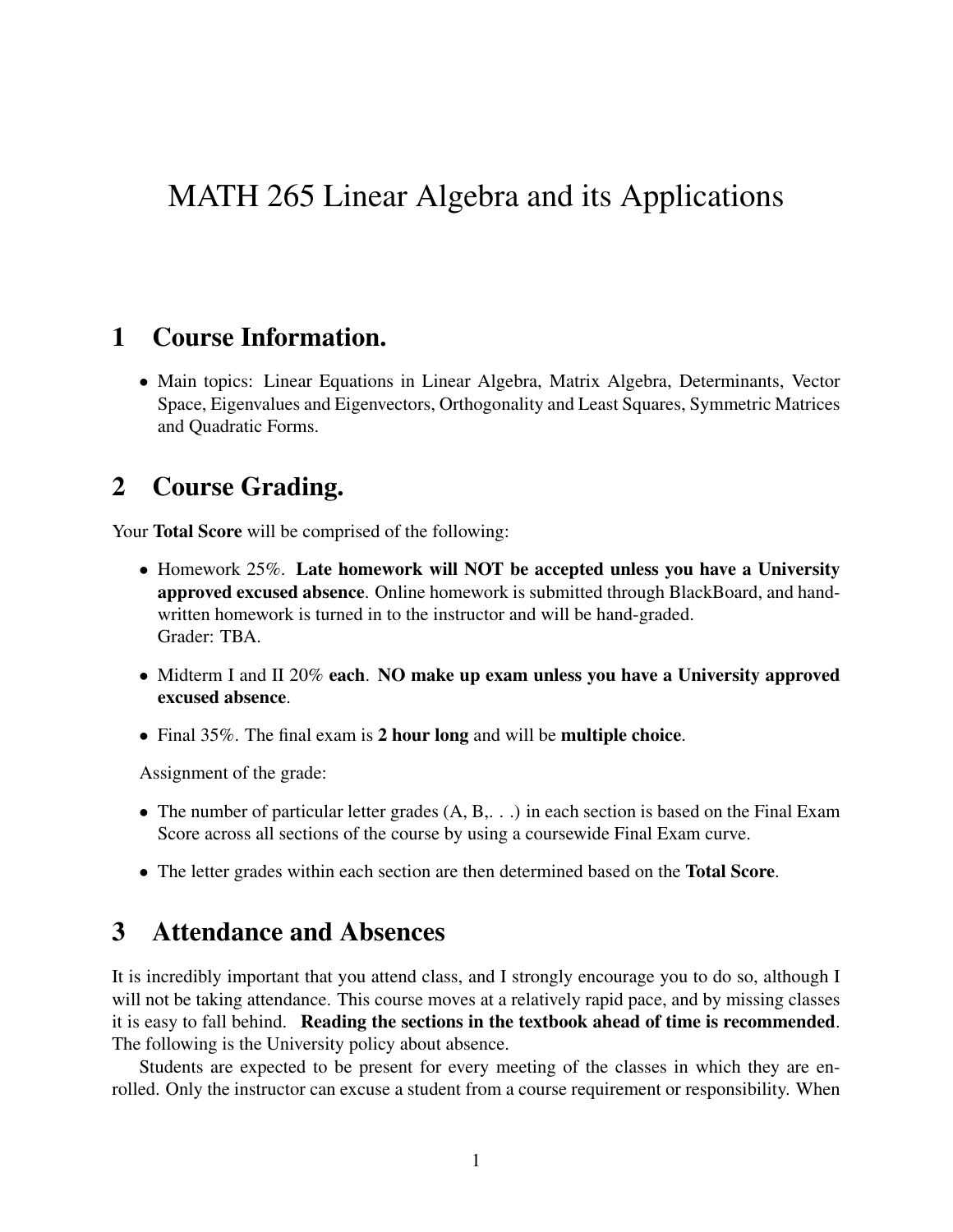conflicts or absences can be anticipated, such as for many University sponsored activities and religious observations, the student should inform the instructor of the situation as far in advance as possible. For unanticipated or emergency absences when advance notification to an instructor is not possible, the student should contact the instructor as soon as possible by email, or by contacting the main office that offers the course. When the student is unable to make direct contact with the instructor and is unable to leave word with the instructors department because of circumstances beyond the students control, and in cases of bereavement, the student or the students representative should contact the Office of the Dean of Students. Please refer the link [https://www.purdue.edu/studentregulations/regulations](https://www.purdue.edu/studentregulations/regulations_procedures/classes.html) procedures/classes.html for details.

### 4 Grief Absence Policy for Students

Purdue University recognizes that a time of bereavement is very difficult for a student. The University therefore provides the following rights to students facing the loss of a family member through the Grief Absence Policy for Students (GAPS). GAPS Policy: Students will be excused for funeral leave and given the opportunity to earn equivalent credit and to demonstrate evidence of meeting the learning outcomes for misses assignments or assessments in the event of the death of a member of the students family. Please refer the link [http://www.purdue.edu/studentregulations/](http://www.purdue.edu/studentregulations/regulations_procedures/classes.html) regulations [procedures/classes.html](http://www.purdue.edu/studentregulations/regulations_procedures/classes.html) for details.

#### 5 Academic Dishonesty

Purdue prohibits "dishonesty in connection with any University activity. Cheating, plagiarism, or knowingly furnishing false information to the University are examples of dishonesty." [Part 5, Section III-B-2-a, Student Regulations] Furthermore, the University Senate has stipulated that "the commitment of acts of cheating, lying, and deceit in any of their diverse forms (such as the use of substitutes for taking examinations, the use of illegal cribs, plagiarism, and copying during examinations) is dishonest and must not be tolerated. Moreover, knowingly to aid and abet, directly or indirectly, other parties in committing dishonest acts is in itself dishonest." [University Senate Document 72-18, December 15, 1972] Please refer the link [https://www.purdue.edu/odos/](https://www.purdue.edu/odos/osrr/academic-integrity/index.html) [osrr/academic-integrity/index.html](https://www.purdue.edu/odos/osrr/academic-integrity/index.html) for details.

#### 6 Accommodations for Students with Disabilities

If you have been certified by the Disability Resource Center (DRC) as eligible for academic adjustments on exams or quizzes, see<www.math.purdue.edu/ada> for exam and quiz procedures for your mathematics course or go to MATH 202 for paper copies. In the event that you are waiting to be certified by the Disability Resource Center we encourage you to review our procedures prior to being certified. For all in-class accommodations please see your instructor outside class hours, before or after class or during office hours to share your Accommodation Memorandum for the current semester and discuss your accommodations as soon as possible. Large print copies of the Information Sheet are available from MATH 202 upon request.